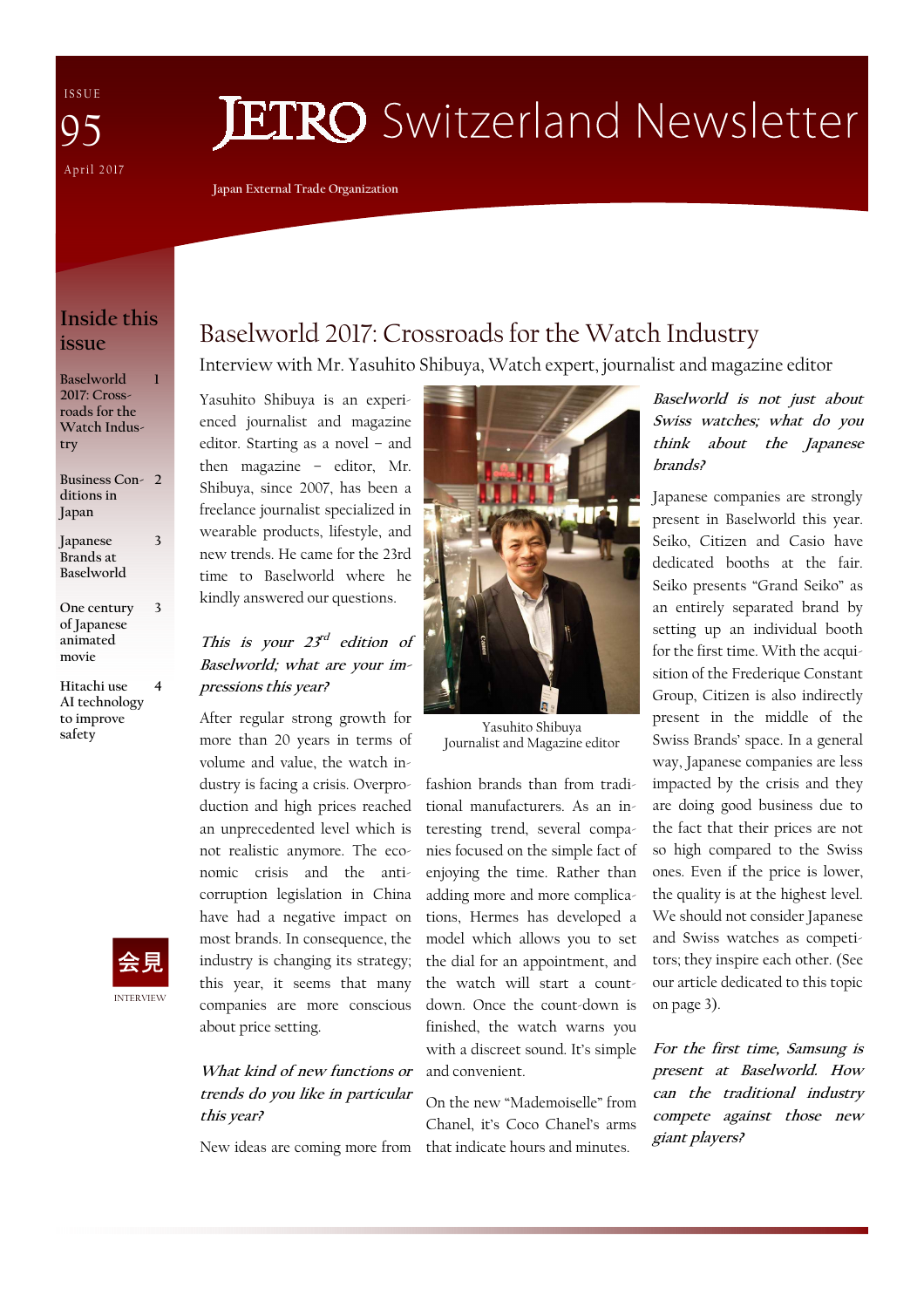### INTERVIEW 会見

# Baselworld 2017: Crossroads for the Watch Industry

### (Continued from page 1)

Smart watches are not, strictly speaking, watches. You can enjoy them in another way by changing the dial color, the strap, adding apps, etc. Traditional watches will remain. Some of them are probably going to have new features, but in most cases, customers are not the same. The question "who exactly are the potential customers for a smart watch?" remains unclear. Even Samsung and Apple have not found them yet. Most probably, fashion brands are going to invest in this sector by adding customization possibilities and by targeting social networks' key people. But, for now, two problems persist. First, battery life is not long enough, and that makes it difficult to produce small watches. Second, a smartphone can still do almost everything a smartwatch can.

### **What could the industry look like in ten years?**

It is difficult to predict how the technology will evolve, but I think that watches are going to be more and more a fashion statement for young people. On the other hand, traditional watches are going to become more like art pieces in the future. Most of the clients who like them are not going to change them

for an electronic watch. Some of them are maybe going to buy one for specific activities like sport, but most of the time they will keep the traditional ones.

What will be decisive for smartwatches in the future is marketing. If you want to sell new watches to new customers, you have to find a new story.



The new Hermès's booth; designed by the Japanese architect Toyo Ito

### SITUATION

# Business Conditions in Japan

the business conditions have been improving in Japan during the last 12 months. The Coincident Composite Index — which is used to identify the current state of the economy — is over 115 for the fourth consecutive month (the last equivalent results were in early 2014).

The Leading Composite Index anticipates the Coincident Index and

動向 According to the Cabinet Office, shows the trend of the economy. With three consecutive months over 104 points, the Leading Index reached its best level since mid-2015. Those results are congruent with small growth in private consumption and the expansion of investments in the last quarter.

> The Bank of Japan expects a GDP growth between 1.3% and 1.6% for the next fiscal year (April 2017— Cabinet Office // Ref. year 2010=100

March 2018). In the last half-year report, the IMF estimates the Japanese growth at 1.2% for 2017.

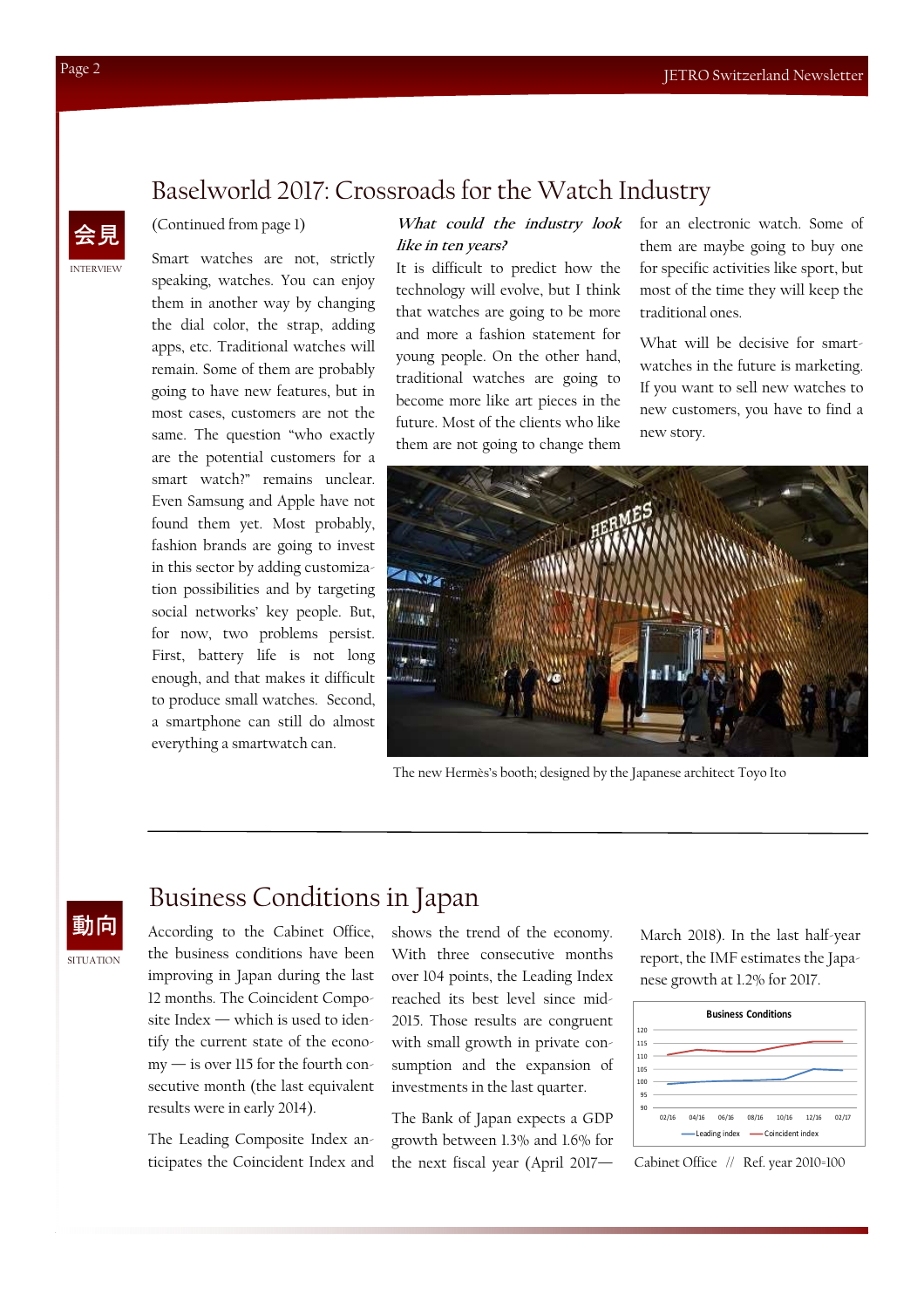# Japanese Watch Brands at Baselworld

If Baselworld is the temple of the Swiss watch industry, Japanese knowledge is well represented at the trade fair. Mastering technological innovation as only few can do, Citizen, Seiko and Casio offer precision at the highest level. Hybrid technology between mechanical and electronic components allowed them to propose watches with just few seconds of delay in one month where most of the industry struggles to propose the same delay in one day.

With the Eco-Drive One, Citizen offers the thinnest light-powered watch in the world. Less than 3mm



Citizen: Eco-Drive One's movement

thick, this model offers a 10-month power reserve and is automatically recharged by light. The movement consists of 85 components and is only 1mm thick.



Grand Seiko handcrafted watch

For almost 60 years, Seiko have produced highly sophisticated watches under the brand "Grand Seiko" which are able to compete with the most famous Swiss brands. With the goal of producing the best watches in the world, Grand Seiko's watches are handcrafted exclusively in Japan. Grand Seiko will become an autonomous brand and will open its first own European shop in London in the following weeks.

Japan is also represented by talented independent watchmakers like the 34-year-old Masahiro Kikuno, member of the "*Académie Horlogère des Créateurs Indépendants"* (AHCI).



Masahiro Kikuno's Gyoushou

# One century of Japanese animated movies

The Japanese National Museum of Modern Art is celebrating the centenary of anime movies this year. The Museum proposes, with free access, watching 64 Japanese animated short movies produced between 1917 and 1941. The Dull Sword, released in June 1917, is the oldest existing Japanese animated movie. It was luckily found in an antique shop in Osaka in 2008. Subtitled in English, the movies are online until the end of the year. History and culture lovers can watch the movies following this link:

http://animation.filmarchives.jp/en/ index.html





The Dull Sword 1917